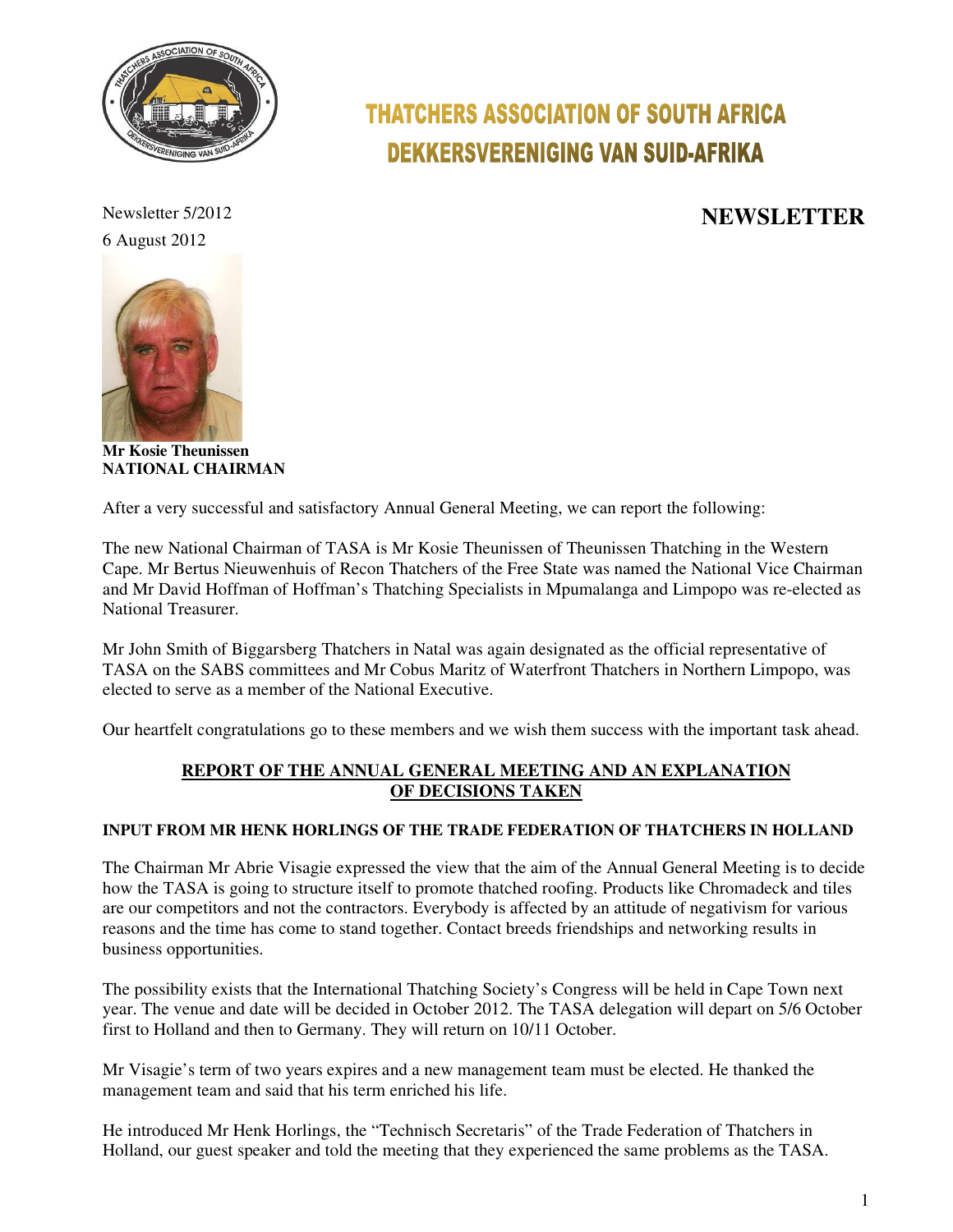### **Background**

Mr Horlings told the delegates that his Trade Federation consisted originally of volunteers but it stagnated. The reason being that contractors were afraid of losing business if they get others involved and were therefore also negative towards training. The opposite actually resulted when the Trade Federation was reorganised.

In Holland exists at present 380 thatch contracting firms. Each of them in turn can have three to four contractors in operation. 50% of the firms belongs to farther and son team. The son usually has his own business, but when there are a lot of work, father and son team forces.

The owner of a big operation is hands on and involved 50% of the time and the rest are spent on management activities. A contractor in Holland cannot afford to be not involved himself. Bankruptcy faces contractors dependant on the assistance of others.

85% of all contractors in Holland are members of the Trade Federation. The latter is well organised. Contractors have a competitive edge provided they are efficient. Big projects can only be undertaken when they join forces.

Through joining forces they protect their market and outside competitors are held at bay.

#### **Solutions**

.

- 1. Volunteers are done away with as members of management. Mr Horlings (a mechanical engineer) is appointed to manage the Trade Federation as a business with a separate Controlling Board. The members of the Board consist of bona fide thatch contractors.
- 2. Only bona fide thatch contractors can become members of the Trade Federation. They must be in possession of a diploma issued by the Federation after successful completion of training and exams.
- 3. Every owner of a business pays membership fees as well as the thatching contractor on the roof.
- 4. A website has been created to provide information to architects, clients etc.
- 5. A magazine"Het Drijfbord" is issued four times per year to members. Costs are covered through advertising.
- 6. Mr Holdings also does inspection of roofs at a fee. The main reason for the Federation's credibility is because of the corner stones of integrity and honesty Thatch contractors are not involved in inspections neither a co-member.
- 7. Only qualified thatch contractors may build roofs. The acceptable building standards and ethical code is thus known. Disputes are therefore resolved in terms of the training material and specifications.
- 8. All aspirant thatch contractors must attend a compulsory week long theoretical training course twice a year and do an apprenticeship with an existing thatch contractor (for a year at least) to qualify for the exams. A Training Board is responsible for the training. Membership of the Trade Federation is only possible when in possession of a Trade Federation diploma.
- 9. Research projects are undertaken in collaboration with Germany such as determining the quality of water reed used.
- 10. The producers of water reed in Germany work in harmony with the Trade Federation to protect and enhance the industry.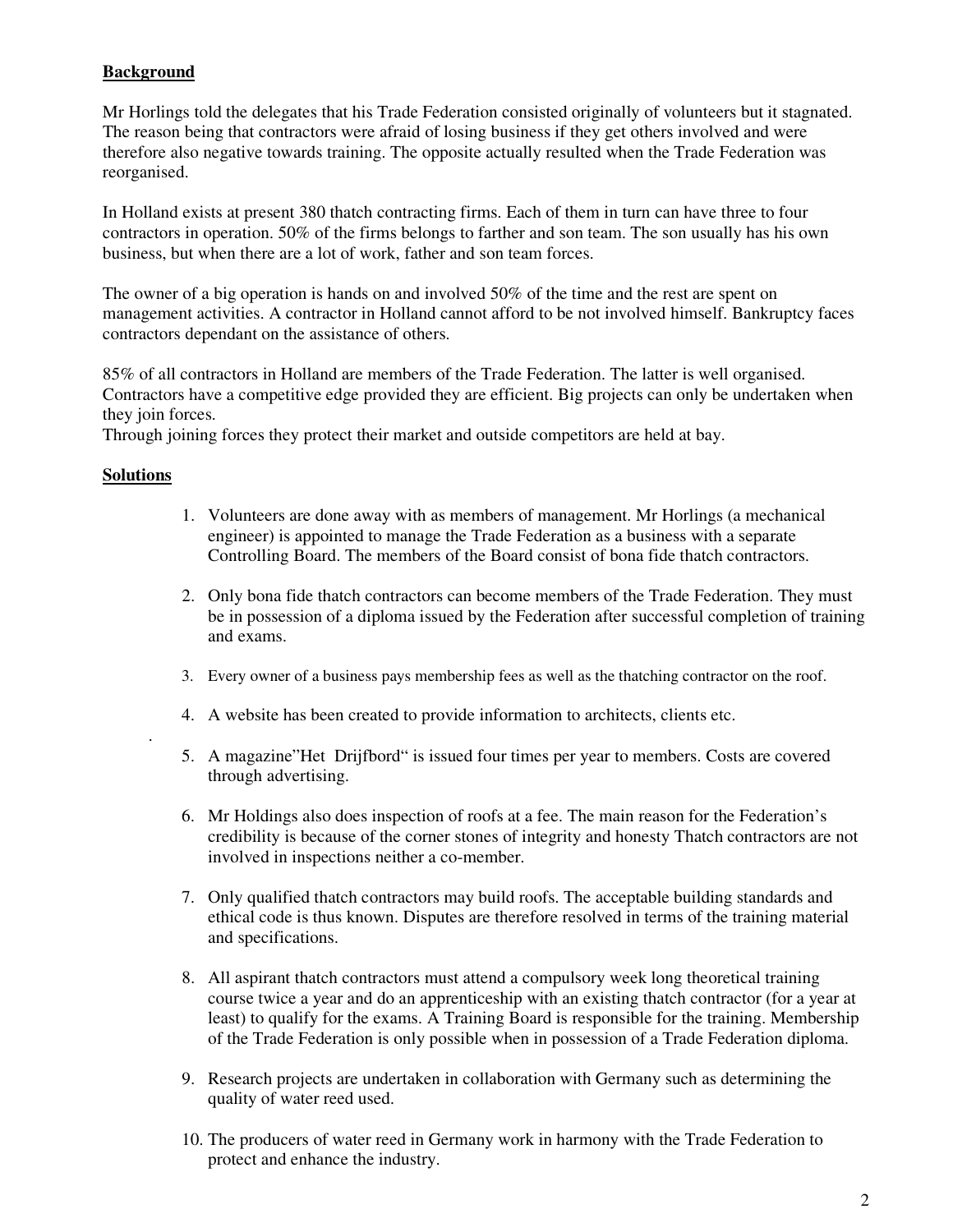- 11. A Trade Fare is held yearly and exhibitions allow the public a first hand experience of material used like touching the grass to get a feel for it.
- 12. A manual with complete information is available and a CD Rom is handed out free of charge to interested parties.
- 13. Architects are provided with advice on request. A workshop for architects is also arranged.
- 14. Sponsors are obtained for school projects where the kiddies can get involved.
- 15. The Trade Federation as the knowledgeable body negotiate with the Government re standards and specifications.
- 16. "The user is king" is the motto of the Trade Federation and this outlook ensures a bright future for the trade.

#### **These notes are explanatory to those mentioned in brief in the Minutes**

Mr Visagie pointed out that the discussions arround fire protection products have taken on an emotional slant. Members must serve aspects of mutual interest. Issues like fire retardant must not be allowed to divert attention from more important aspects requiring urgent attention such as the determination of R-values re. effective use of energy in SANS 10400 XA and SANS 204

We did not realise the implications until architects, municipalities and contractors contacted TASA in this regard. Control over construction in the Western Cape is sharpened up and the above aspect needs our urgent attention.

Mr Strydom advised that the available information is not accurate. He will undertake an experiment with small thatch roofs also to determine air flow.

#### **Compilation of management and functioning**

TASA in relation to its areas does not function properly. The Western Cape region managed to rotate on a regular basis and as relationships are built, they respect each other and internal issues are resolved amicably. But it is not necessarily the case in other regions

The following aspects were discussed:

- The role of TASA?
- How TASA must function?
- Must membership be differentiated?
- Is there conflict of interests?
- Who derives advantage from membership?
- What is the major issue: Product / Services?
- How must management be elected?
- Must TASA be managed as a business?
- Must membership fees for Associate members be a fixed amount or must they be allowed to pay more or employ sponsorships?

#### **Proposals**

. • The TASA Constitution to be amended to only allow bona fide thatch contractors

(Clause 5.1.1 of the Constitution, the sentence "Associated members who are not thatching contractors" must be removed. This clause allowed 3 founding members namely Alternative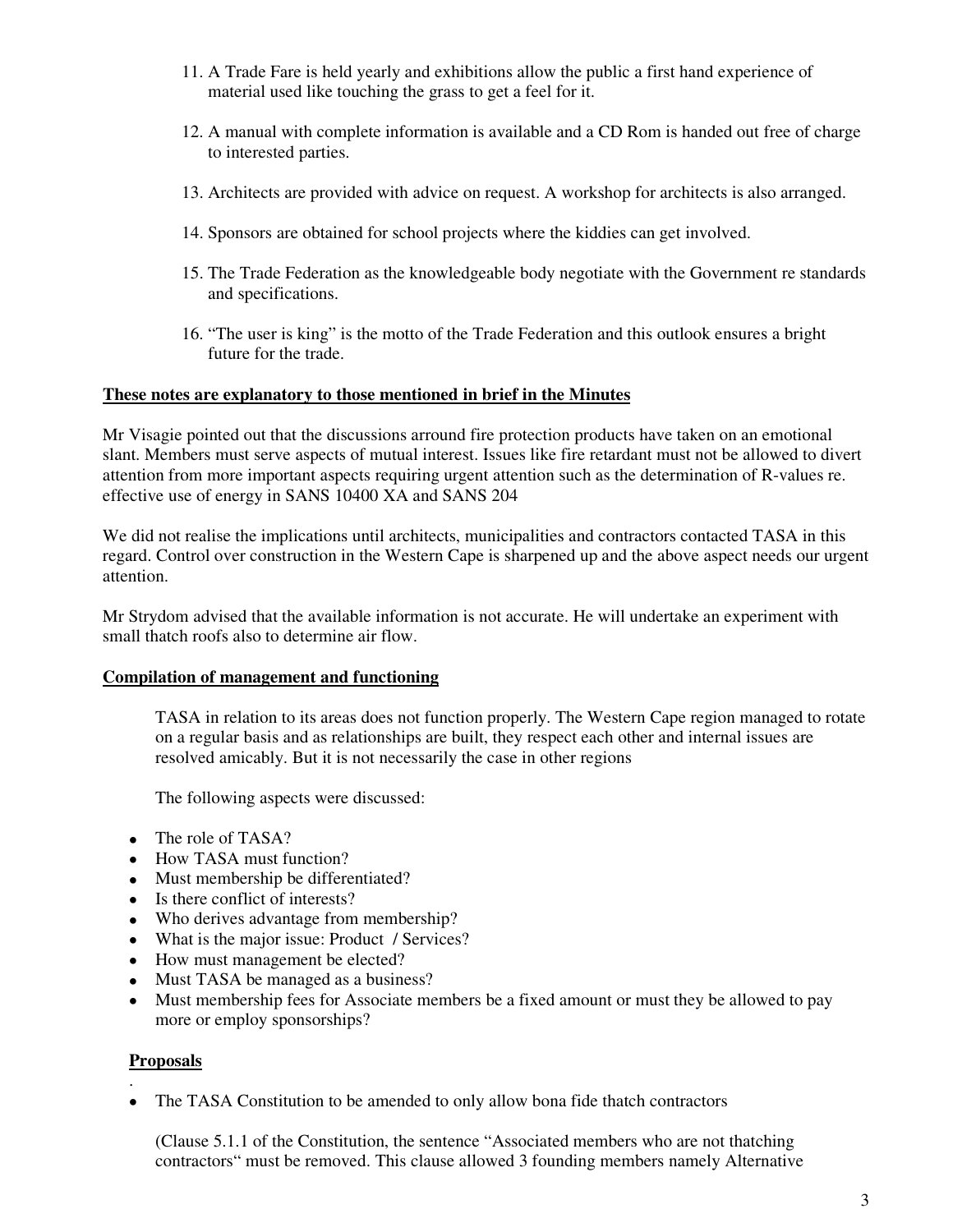Structures, Firelab and Micon Coatings to enjoy full membership whilst other non thatch contractors are excluded from full membership.

- A management Board must be established that advises and not administer.
- TASA must be managed as a business entity and a competent person must be employed, with compensation, for i.e. one day per week to manage the Association.
- Membership fees to the amount of R63 400 is still outstanding and collection of the arrears doubtful.

Sponsorships must be obtained to pay the salary of the proposed manager.

- Mrs. Meinties will fulfill the administration functions
- A Management Board to be constituted that functions separate from the business function (day to day management aspects) and members must rotate on a two yearly basis to ensure continuity.
- Areas must still function and events be arranged like a Thatching Fair on the basis of free participation.

The task of the newly elected Management Committee is to investigate proposals and important issues and come forward with proposals

The question of increased membership fees were not discussed but must receive urgent attention.

#### **ISUES WITH WHICH THE MANAGEMENT COMMITTEE IS TASKED**

- Training: No training facilities exist in the RSA. Training Manual only available to members
- Construction and servicing of thatched roofs a major concern
- Marketing of TASA and procurement of sponsors.
- Grass/Reed producers and availability and quality of reed and grass
- R-values component (carbon footprint of thatch)
- Inspection of roofs and handling of disputes
- Awareness of specifications and requirements and availability of reliable information
- Involvement of members.
- Membership fees

#### **NATIONAL ANNUAL PHOTO COMPETITION**

A sincere thank you was expressed for the attendance and input by Mr Henk Horloings of the Trade Federation of Reed Thatchers in the Netherlands. He also prevailed over the adjudication of the Annual Photo Competition which consisted of only one category this year, re. "The Most Beautiful Thatch Roof."

#### **The winners were as follows**: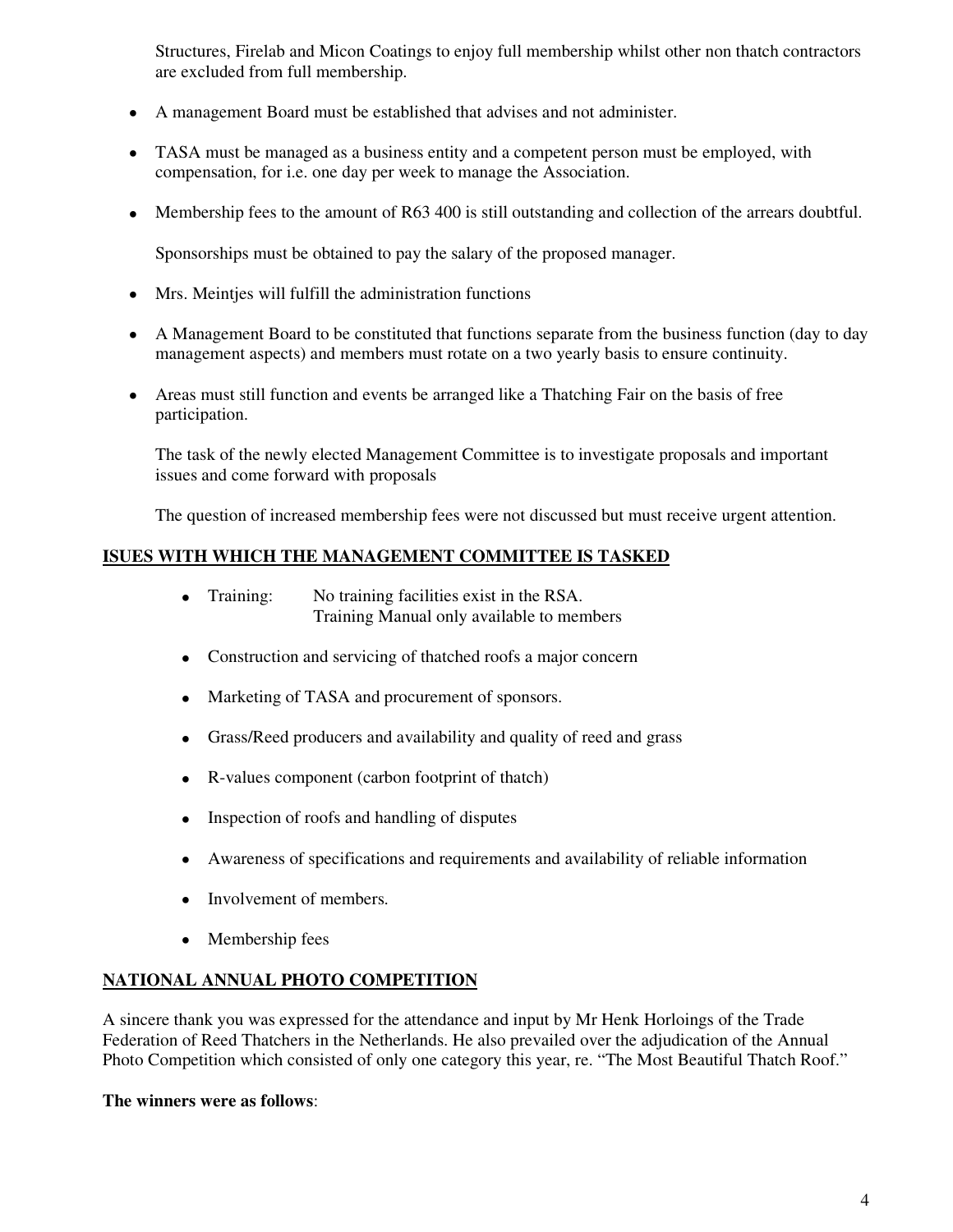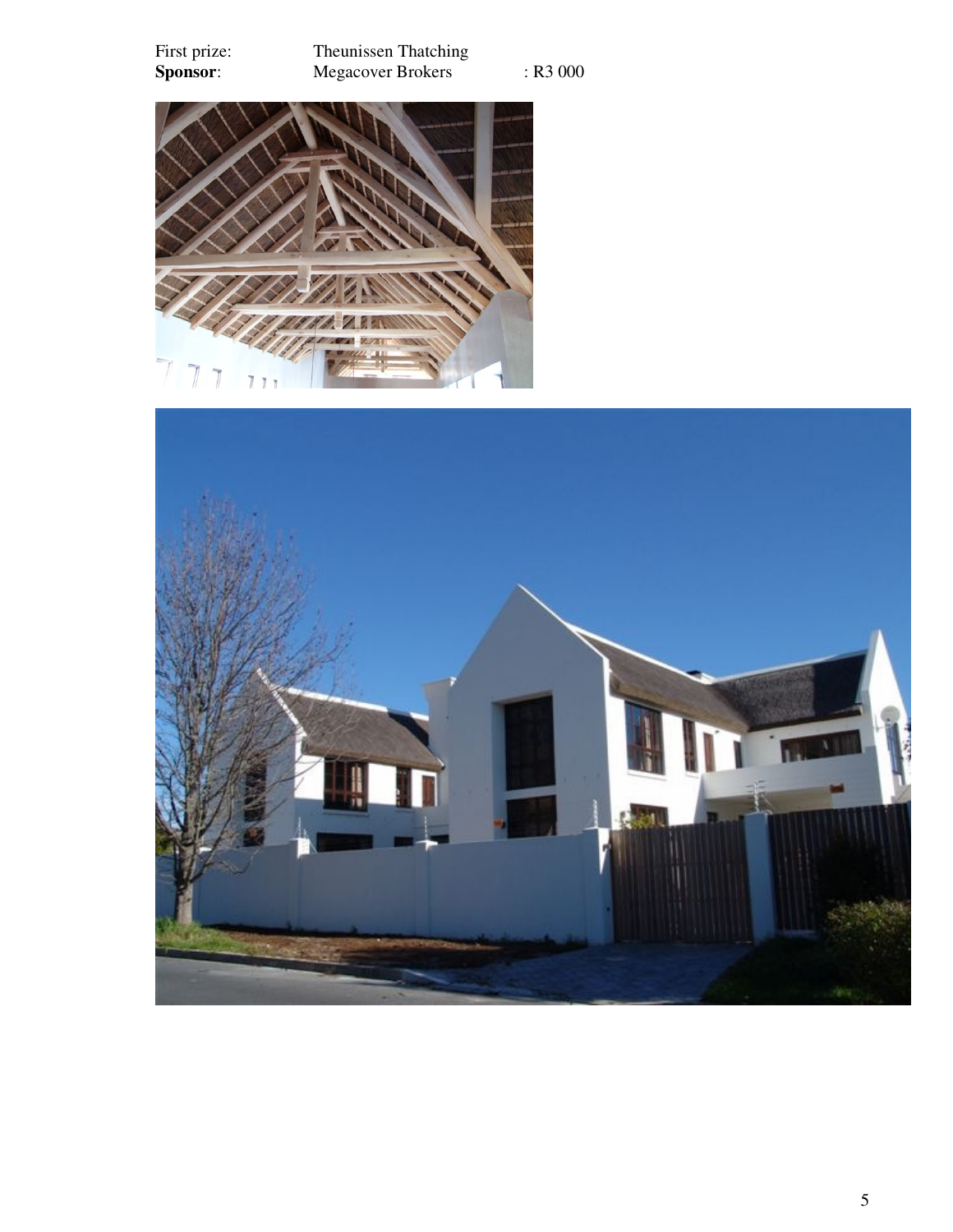Second prize : Lucas Quality Thatchers **Sponsor:** CWI Wire : R2 000



| Third prize     | <b>Biggarsberg Thatchers</b>   |            |
|-----------------|--------------------------------|------------|
| <b>Sponsor:</b> | <b>Thatch Risk Acceptances</b> | $:$ R1 000 |